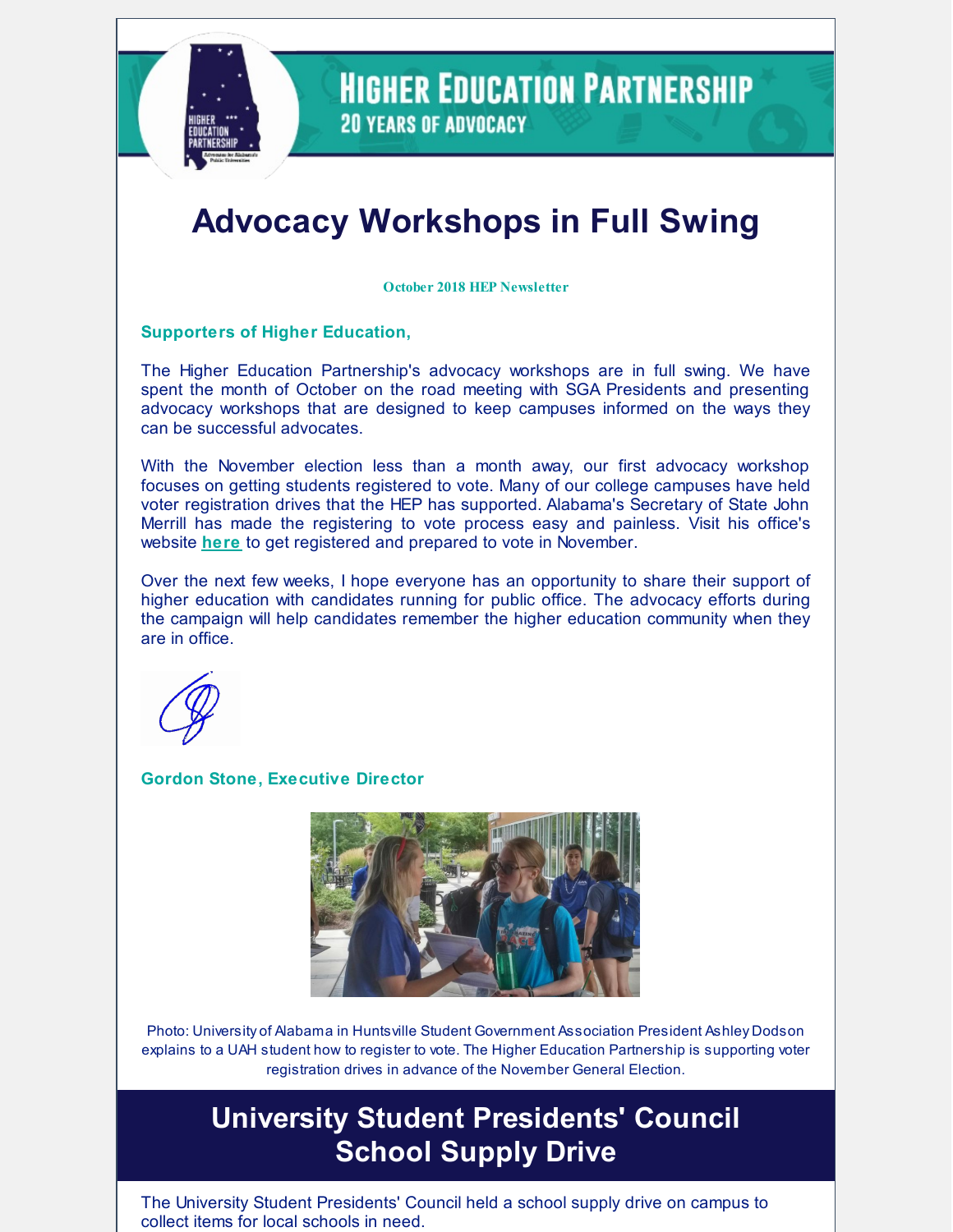The Higher Education Partnership made a special donation to support the drive. For campuses that participated, the Partnership donated a \$25 Walmart gift card.

We appreciate the leadership of Council Co-chairs Grace Newcombe (University of South Alabama SGA President) and Price McGiffert (University of Alabama SGA President) to help meet local community needs.



*Photo: The Higher Education Partnership donated a \$25 Walmart gift card to University of South Alabama Student Government Association President Grace Newcombe. The University Student Presidents' Council is holding a school supply drive to help local schools in need.*



*Photo: The Higher Education Partnership donated a \$25 Walmart gift card to University of Alabama in Huntsville Student Government Association President Ashley Dodson. The University Student Presidents' Council is holding a school supply drive to help local schools in need.*

## **Issue in Focus**

### *College Completion and Earnings Potential Challenged by Student Debt*

#### **By Gordon Stone**

According to a 2018 news release by the Southern Region Education Board (SREB), there continues to be a problem in many states with the growing level of college based debt that students are experiencing. One thing leads to another, but it is easy to show that too much dependency on debt will ultimately reduce the rate of college completion and the earning potential in a state.

While student populations are dealing with the challenges of rising tuition and fees, the four-year institutions are dealing with the difficulties caused by a shrinking margin between the cost of operations and state appropriations. Most states in the SREB have goals designed to increase the overall educational attainment of the population. Alabama is not an exception. Decreasing the potential for debt will help encourage college attendance.

There is a direct relationship between affordability and state appropriations. If appropriations increase then there is less pressure for tuition and fees. As has been observed in the past, the percentage of family income consumed by college cost of tuition and fees has grown to where it is now 13 percent for the middle income family. The percentage of income consumed for tuition and fees for the low-income families is 46

percent. If these numbers are not affordable, students are forced to turn to debt.

The good news of this SREB news release is that across the region progress in college completion is being made. Susan Campbell Lounsbury, SREB director of education data services, reported: "If states can loosen the stranglehold of high college costs, they will help more of their residents earn the credentials that lead to good jobs and stronger economic development."

There is also good news about completion. Universities across the region are to be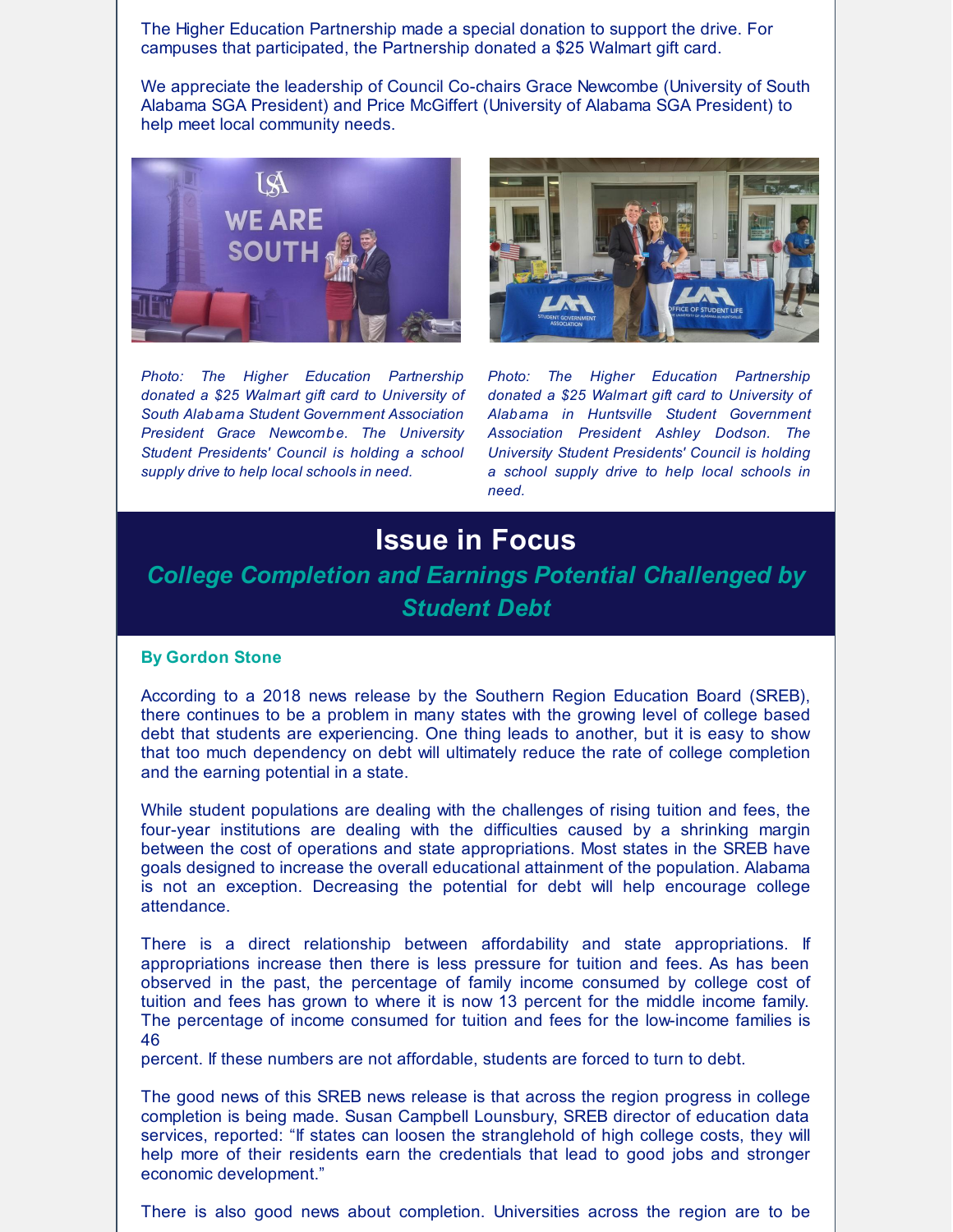commended for the improvement in (graduation) progression rates. Since 2008, the rates have improved by 5 percentage points. However, currently only 37 percent of working adults hold an associates or higher degree in the SREB region. Nationally, the percentage is 41 percent.

The economy depends on continued improvement in college graduation rates. Clearly, earnings potential improves as educational level increases. SREB reports that individuals with a bachelor's degree earn \$29,000 more on average in a year than their peers without a college degree. (2015) Adults with a bachelor's degree earned an average of \$67,000 annually which is greater than their peers with an associate's degree. They earn approximately \$46,000 annually.

The conclusions are simple. With better funding and less pressure on tuition and fees, the debt load will diminish and the completion rate will improve. As more students graduate, the earnings potential will increase.

## **ICYMI: AL ranked third for most higher education cuts since 2008 recession**

WSFA-12 News in Montgomery recently aired a report that noted Alabama's ranking in state funding per student for higher education.

The WSFA article was in response to a report released by the Center on Budget and Policy Priorities that noted in the decade since the Great Recession, state spending on public colleges and universities remains well below historical levels.

Higher Education Partnership Executive Director Gordon Stone spent time speaking with reporter Lydia Nusbaum about the Partnership's historical perspective on higher education state funding.

The WSFA report can be found **[here.](http://www.wsfa.com/2018/10/04/al-ranked-third-most-higher-education-cuts-since-recession/)**

The full report from the Center on Budget and Policy Priorities can be found **[here.](https://www.cbpp.org/research/state-budget-and-tax/unkept-promises-state-cuts-to-higher-education-threaten-access-and)**

## **News From Around University Campuses**

**[Rocket](https://www.rocketcitynow.com/news/event-at-athens-state-to-raise-awareness-of-domestic-violence/1508169476) City Now:** Event at Athens State to raise awareness of domestic violence

**[WHNT-CBS-Huntsville:](https://whnt.com/2018/09/27/alabama-and-friends-concert-raises-over-1-million-for-jacksonville-state/)** Alabama and Friends concert raises over \$1 million for Jacksonville State

**[WTVY-CBS-Dothan:](https://www.wtvy.com/station)** Troy University honored with C-130 plane

**[WTVM-ABC-Columbus/Auburn](https://www.wtvm.com/2018/10/08/auburn-university-testing-new-safety-app/)**: Auburn University testing new safety app

**[AL.Com:](https://www.al.com/news/index.ssf/2018/09/alabama_university_lands_near.html)** Alabama university lands near top for black student equity and success

**[Montgomery](https://www.montgomeryadvertiser.com/picture-gallery/news/politics/2018/10/03/walt-maddox-alabama-state-university-asu/1510718002/) Advertiser:** Walt Maddox visits Alabama State University campus

**Alabama [Newscenter:](https://www.alabamanewscenter.com/2018/10/09/university-of-alabama-engineers-develop-solution-to-child-heat-deaths-in-cars/)** University of Alabama engineers develop solution to child heat deaths in cars

**[University](http://www.southalabama.edu/departments/publicrelations/pressreleases/100218certification.html) of South Alabama Media Center:** South Offering Advanced Certification Scholarship for Teachers

**[Montgomery](https://www.montgomeryadvertiser.com/story/news/2018/10/10/alabama-appleseed-report-alabama-court-fines-fees-counter-public-safety-aims/1588291002/) Advertiser:** 'Escalating cycle' of Alabama court fines, fees counter public safety aims, new report says

**University of [Montevallo](https://www.montevallo.edu/dahle-women-to-watch/) Media Center:** Dahle recognized in 2018 Women to Watch